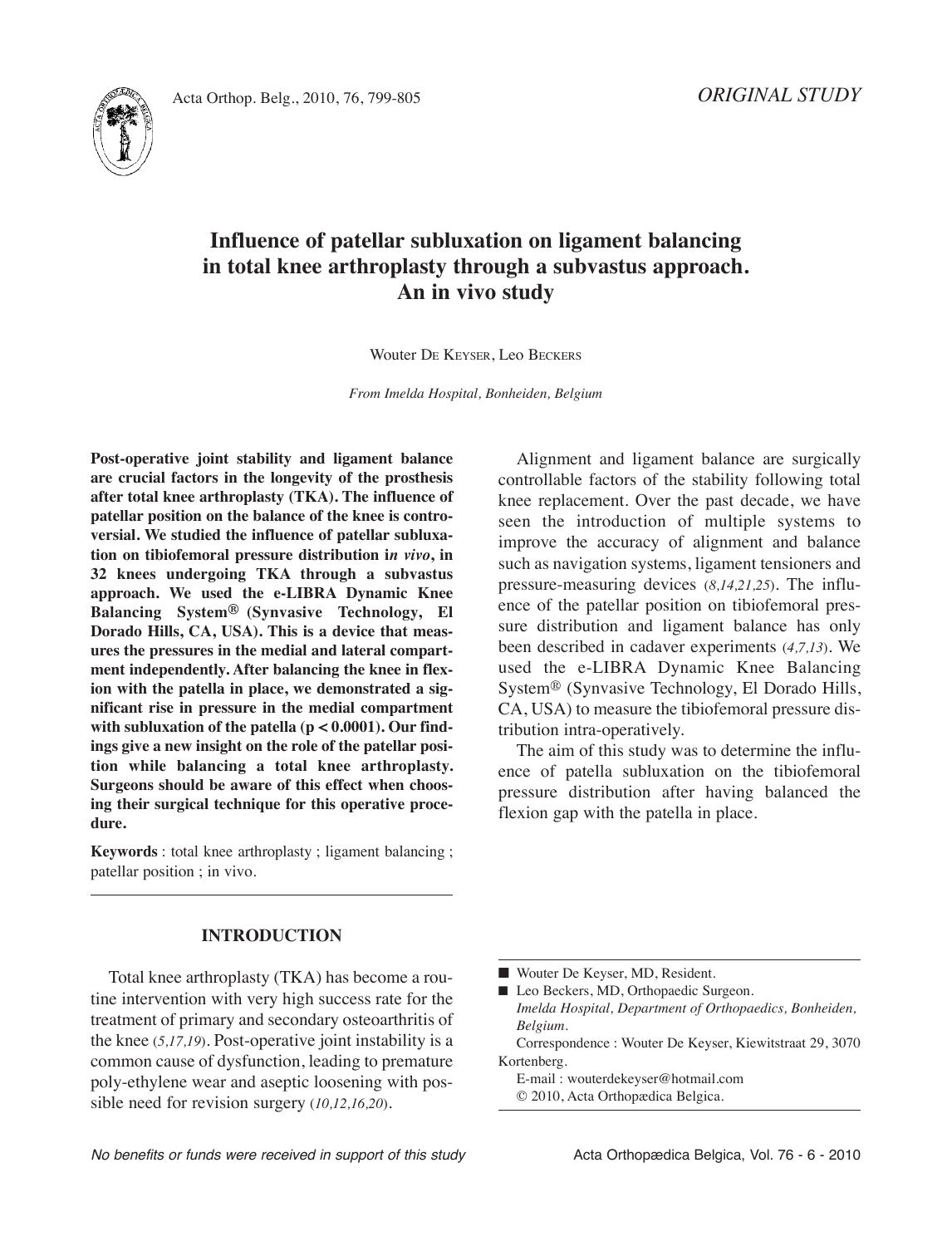### **MATERIAL AND METHODS**

Between February and August 2009, 36 consecutive patients underwent unilateral TKA with the e-LIBRA® technique. All procedures were performed by one surgeon (LB).

There were 22 women and 14 men ; 25 left knees and 11 right knees ; 35 had osteoarthritis and 1 had osteonecrosis of the lateral femoral condyle. Thirty-one knees had a varus alignment and 5 knees had a valgus alignment. All deformities were manually correctable under anaesthesia. Mean age was 68 years **(**range : 41- 84) ; mean body mass index was 29.8 (range : 18.2- 48.4).

A Vanguard Cruciate Retaining (CR)® prosthesis (Biomet,Warsaw, IN, USA) was used in 35 procedures ; a Vanguard Posterior Stabilised (PS)® design was used in one patient because of posterior cruciate ligament (PCL) insufficiency.

All patients had the same operative technique without a tourniquet. We used a standard medial parapatellar skin incision and subvastus approach. The medial patellofemoral ligament was incised at the supero-medial pole of the patella. The medial retinacular structures and the synovium and capsule were separated by blunt dissection. The retinaculum was then incised at the parapatellar level and the arthrotomy was made just anterior to the medial collateral ligament (fig 1). All meniscal remnants and osteophytes were removed.

A proximal tibial cut at 8 mm was performed perpendicular to the long axis of the tibia with 3° posterior slope. A 9mm distal femoral resection was performed with 7° of valgus. The femoral component of the e-LIBRA<sup>®</sup> was mounted on the femur (fig 2) in the appropriate position. This component has a mobile element (fig 3) underneath the lateral condyle to adjust for external rotation. The e-LIBRA® sensor (fig 4) and tibial insert were introduced to tension the collateral ligaments. The e-LIBRA® is a an electronic device with pressure sensors on the medial and lateral side. These sensors measure the pressure in the medial and lateral compartment independently and transmit these to a display. We always started with a 10mm insert. If insufficient pressure was detected by the e-LIBRA® sensor, a thicker insert was used.

The patella was reduced and the knee was flexed to 90°. A standardized balancing technique was used : the hip was flexed to lift the weight of the femur, a drape was used as a sling to cradle under the Achilles tendon to prevent varus/valgus influence on the collateral ligaments (Fig 5). According to the noted compartment pressures

the external rotation of the e-LIBRA® femoral component was adjusted until there was an equal pressure laterally and medially.

After balancing the knee, the patella was subluxed again and the pressure distribution was measured again. The differences between compartment pressures medially and laterally were noted.

Two drillholes were made through the femoral component to mark the external rotation (fig 2). These drillholes are adapted to be used with the "4 in 1" femoral cutting block of the Vanguard® knee system. After completing the femoral cuts, the knee was brought into extension. Balancing in extension was done with spacer blocks as there is no instrumentation available yet in the e-LIBRA® system to measure the tibiofemoral pressure in extension. In case of imbalance in extension, the valgus angle of the distal femoral cut was adapted and a 1 mm recut was made. We resurfaced all patellas and all the components were cemented in one stage with vacuum-mixed Refobacine® Plus Bone Cement (Biomet Warsaw, IN, USA ).

The data in our study consist of ordinal variables. This balancing sytem did not give us exact pressures, it gave us a number. The higher the number displayed, the higher the actual pressure. The difference in pressure between the medial and lateral compartment, before and after subluxation of the patella (table I) was used for statistical analysis. The Wilcoxon signed rank test was used for statistical analysis. We used this test because the data consists of ordinal variables.

#### **RESULTS**

We were unable to balance 3 knees (marked with  $\pm$ ) out of the 36 in the series (table I). These knees were tighter laterally than medially before balancing. Even with proper resection of all the osteophytes there was more pressure on the lateral side. The design of the e-LIBRA® system does not allow to put the femoral component in internal rotation. One of those three knees had a history of an open resection of a Baker's cyst and had, possibly as a consequence, posterolateral scarring and tightness. The second knee was well aligned and the third had osteonecrosis of the lateral femoral condyle. In these 3 knees a release was performed and for that reason they were excluded.

In a fourth knee (marked with \*) we had to implant a PS-prosthesis (table I). This patient had a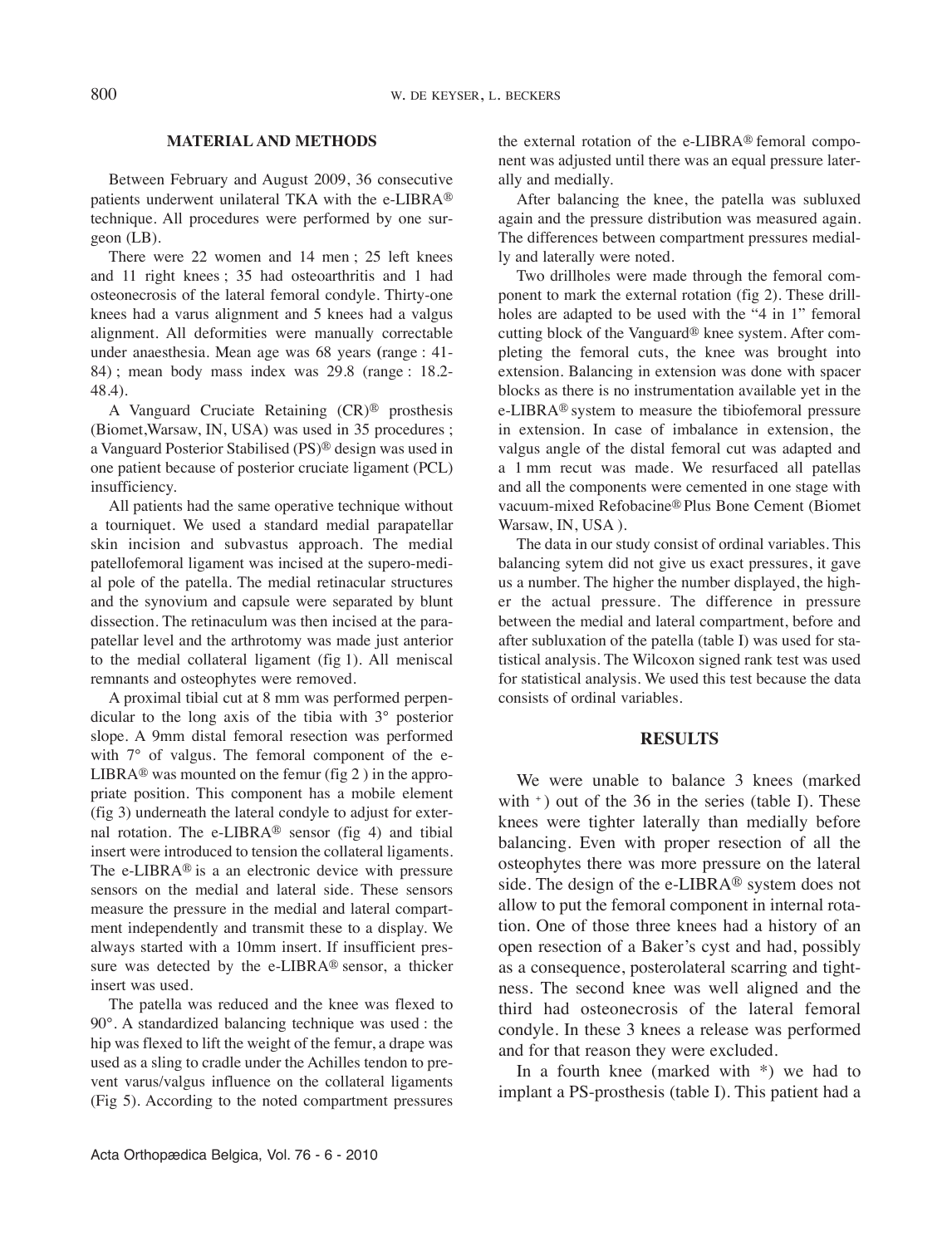

*Fig* 1. — Lateral view of the knee; white line : level of retinacular incision ; white striped line : level of arthrotomy.



*Fig 4.* — e-LIBRa® sensor and a tibial insert.



*Fig* 2. — Front view of the knee with the femoral e-LIBRA<sup>®</sup> component in place ; white circles : drillholes to mark the external rotation.



*Fig 5.* — Lateral view of balancing method.



*Fig 3.* — Posterior view of the femoral e-LIBRA® component.



*Fig 6.* — Differences in pressure – in arbitrary units – between medial and lateral compartment with PSL (Patella Subluxed) and PIP (Patella in place) in Box-plot with 95% CI.

Acta Orthopædica Belgica, Vol. 76 - 6 - 2010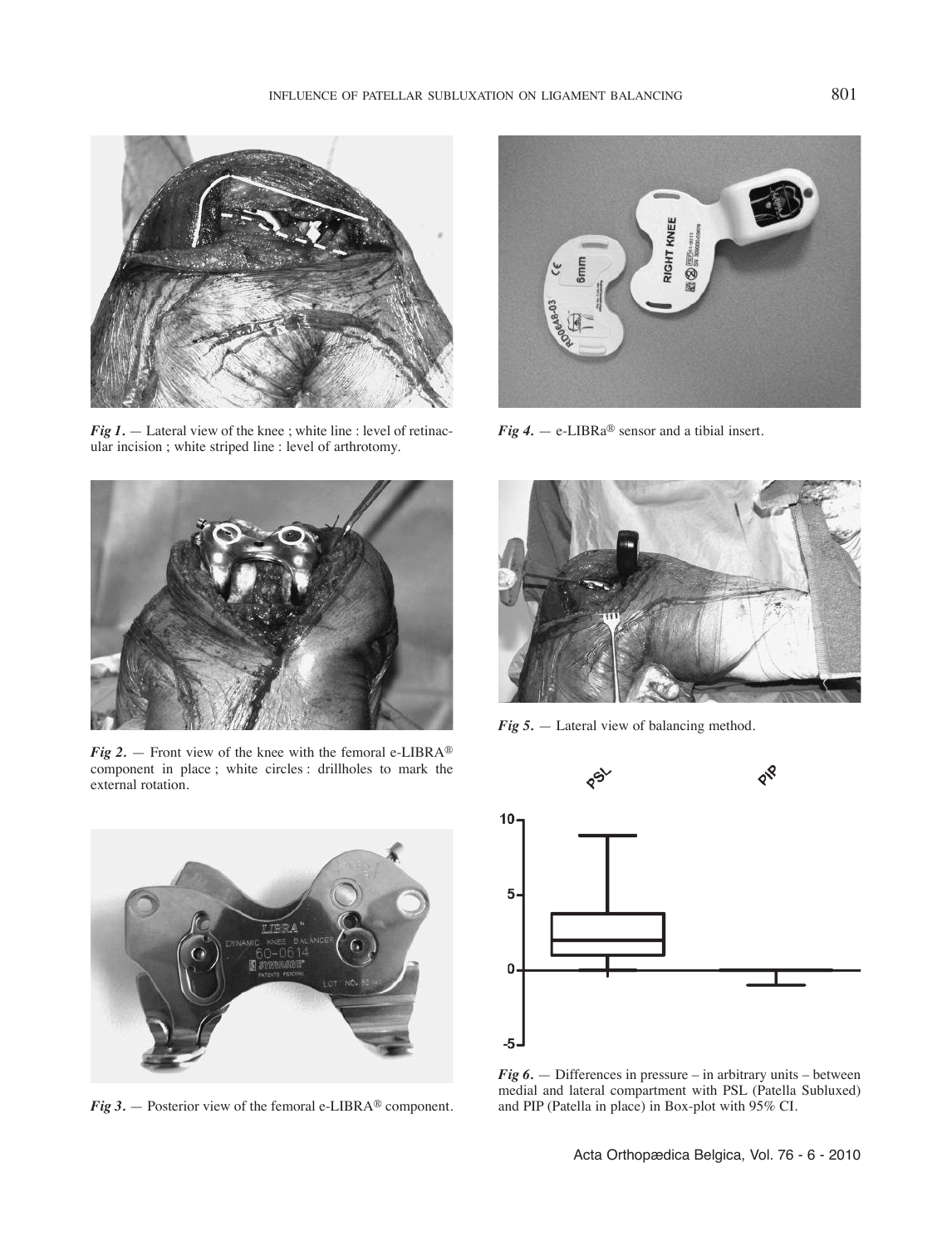| PIP M/L            | PSL M/L | Relative shift to |
|--------------------|---------|-------------------|
|                    |         | medial side       |
| 2/2                | 2/1     | $\mathbf{1}$      |
| 7/7                | 7/5     | $\overline{c}$    |
| 3/3                | 4/2     | $\overline{c}$    |
| 5/5                | 7/3     | $\overline{4}$    |
| 10/11              | 10/5    | 6                 |
| 6/6                | 10/5    | 5                 |
| 7/7                | 9/5     | $\overline{4}$    |
| 5/5                | 5/4     | $\mathbf{1}$      |
| 5/5                | 5/3     | $\overline{c}$    |
| 11/11              | 16/9    | 7                 |
| 2/2                | 3/2     | $\mathbf{1}$      |
| 5/5                | 7/5     | $\overline{c}$    |
| 5/5                | 5/4     | $\mathbf{1}$      |
| 3/3                | 4/2     | $\overline{c}$    |
| 3/3                | 4/2     | $\overline{c}$    |
| 3/3                | 4/3     | $\mathbf{1}$      |
| 4/4                | 3/2     | $\mathbf{1}$      |
| 5/6                | 7/3     | 5                 |
| 1/1                | 3/0     | 3                 |
| 5/5                | 8/5     | $\overline{3}$    |
| 1/1                | 4/0     | $\overline{4}$    |
| 1/1                | 4/1     | 3                 |
| 4/4                | 5/2     | $\overline{3}$    |
| 6/6                | 7/6     | $\mathbf{1}$      |
| 4/4                | 2/0     | $\overline{c}$    |
| 3/3                | 3/2     | $\mathbf{1}$      |
| 3/3                | 4/2     | $\overline{c}$    |
| 5/5                | 6/6     | $\overline{0}$    |
| 3/3                | 4/3     | $\mathbf{1}$      |
| 4/4                | 9/0     | 9                 |
| 2/2                | 4/3     | $\mathbf{1}$      |
| 2/2                | 3/1     | $\overline{c}$    |
| $0/4$ <sup>+</sup> | $0/2^+$ | $2^+$             |

Table I. — Pressure measured before (Patella In Place) and after (Patella SubLuxed) subluxation of the patella in the medial and lateral comportment independently.

history of an anterior tibial plateau fracture with an anterior downslope of the tibia as a consequence. After the tibial cut was made, the PCL was insufficient and a PS implant was deemed to be necessary. The measurements in this knee were not used for statistical analysis.

 $0/4+$  $3/3+$ N/A\*

 $2^{+}$  $0^+$ N/A\*

First we calculated the difference in pressure between the medial and the lateral compartment

 $0/6+$  $3/3+$ 0/9

before and after subluxation of the patella. There was no statistical difference in pressure with the patella in place (PIP)  $(p = 0.35)$ . With the patella in the subluxed (PSL) position there was a significant difference between the pressure in the medial and the lateral compartment  $(p < 0.0001)$  (fig 6). There was a shift of pressure towards the medial side (mean 2.63 ranking points ; 95% CI : 1.90-3.35) when the patella was subluxed.

Secondly we analysed the effect of patellar subluxation on the medial and lateral compartment separately. In the medial compartment there was a significant increase in the pressure  $(p = 0.0001)$  of 1.38 ranking points (95% CI 0.81-1.95).

On the lateral side there was a significant lowering of the pressure  $(p < 0.0001)$  of 1.28 ranking points (95% CI : -1.81 to -0.75).

# **DISCUSSION**

Creating well balanced flexion and extension gaps is a key step in total knee replacement surgery. There are four commonly used techniques to establish proper rotational alignment of the femoral component and balancing the knee in flexion. The first three techniques rely on fixed bony landmarks : alignment perpendicular to the anteroposterior axis (so-called Whiteside's line) (*1,26*) ; 3° of external rotation off the posterior femoral condyles (*11*) ; parallel to the transepicondylar axis (*2,15*)*.* The fourth technique is based on ligament tension : positioning of the femoral component is referenced to the cut tibial surface with the two collateral ligaments under equal tension (so-called tensioned gap method) (*23*). The transepicondylar axis has been shown to best approximate the normal flexionextension axis of the knee (*3*)*.*

There is an ongoing debate about which technique best approximates this axis. Hanada *et al* (*9*) advised to use Whiteside's line rather than the tensioned-gap method because the collateral ligament is more lax laterally (*24*)*.* They described a varus malalignment in flexion when using a tensioned gap method in cadaveric knees. Siston *et al* (*22*) described a high variability in rotational alignment within all different techniques, with no technique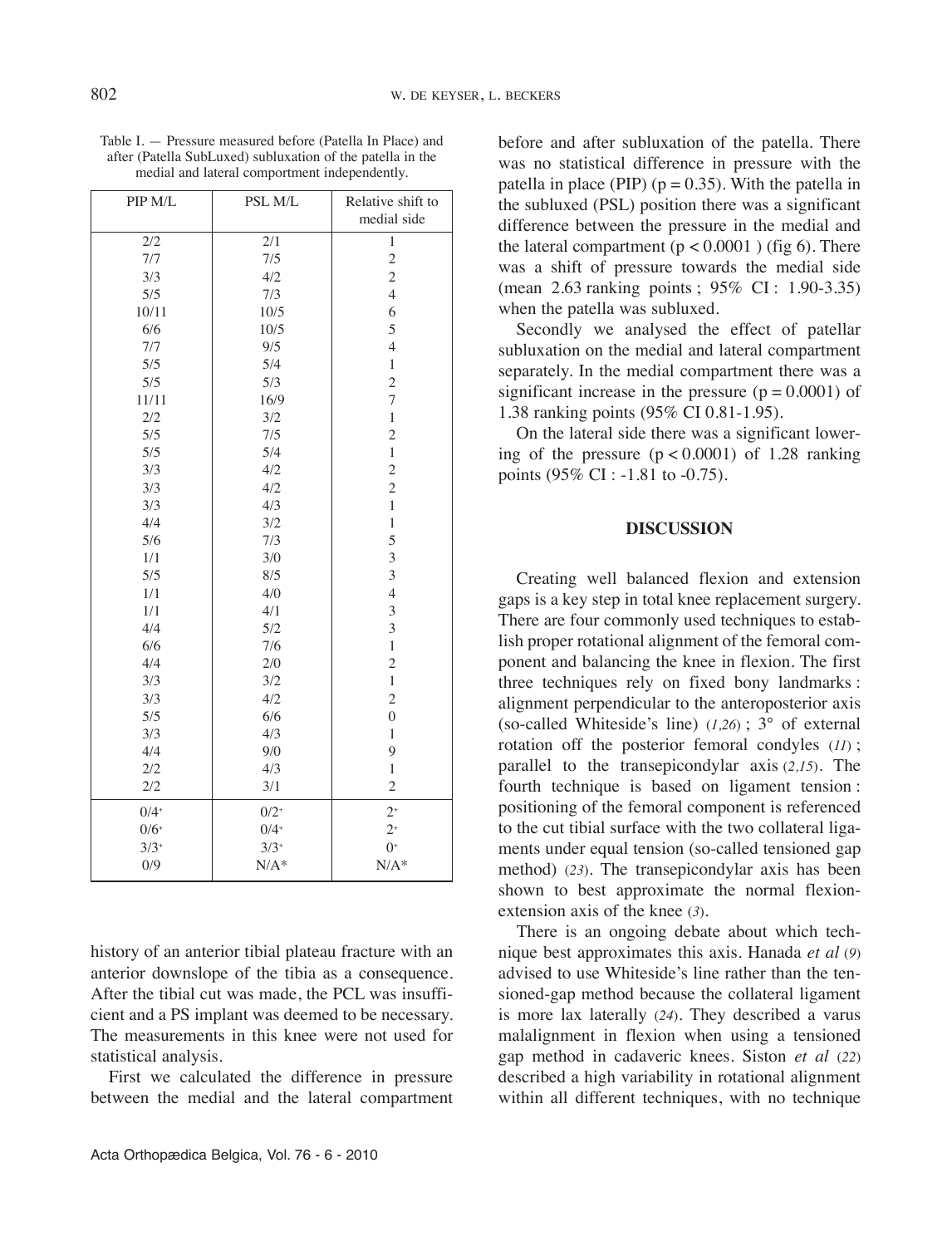being superior in their cadaveric study. They described Whitesides's line as being the most variable one with a standard deviation of 7.6° from the reference transepicondylar axis. Fehring (*6*) warned against the use of the posterior condyles as a fixed bony landmark in his *in vivo* study. When using 3° of external rotation routinely, 44% of the patients would have at least 3° error in rotation. yau *et al* (*28*) advised to use a tensioned gap method in balancing the knee in flexion. In their *in vivo* study, this technique had the least variability and the lowest percentage of surgical outliers. Twenty percent of knees had a rotational error of more than 5° from the reference trans-epicondylar axis. In comparison, Whiteside's line had 60% outliers, the posterior condylar line had 72% outliers and the transepicondylar axis had 56% outliers. These differences were found to be significant. In our study we used a tensioned gap technique because it has been shown *in vivo* to have the lowest variability and it is less surgeon dependent in comparison with other techniques.

Until recently the effect of the patellar position in balancing the knee in flexion has been ignored. For the use of most ligament tensioners, the patella has to be everted or subluxed. Only a few cadaveric experiments have been published (*4,7,13*)*.* To our knowledge this is the first *in vivo* study on this subject. We demonstrated that after subluxating the patella, forces shift towards the medial compartment and pressure rises medially and decreases laterally. With patella subluxation the muscle-patellapatellar tendon unit slides laterally and posteriorly to the flexion-extension axis ; in the coronal plane, the load shifts towards the medial side and the lateral side relaxes.

These findings are in contrast to the cadaveric experiments of Crottet *et al* (*4*) and Luring *et al* (*13*). They described a shift towards the lateral compartment when everting (*4,13*) or subluxating (*13*) the patella in a human cadaver. We did not measure the effect of patellar eversion because patellar eversion was not possible with our surgical approach. A possible explanation is that, when everting the patella, the muscle-patella-patellar tendon unit remains anterior to the flexion-extension axis in the coronal plane, thereby creating a lateral shift.

Luring *et al* (*13*) showed that there was less shift towards the lateral side when subluxating the patella than when everting it. The same reasoning can be followed : because of the rigidity of the cadaveric tissue the muscle-patella-patellar tendon unit does not slide posteriorly to the flexion-extension axis when subluxating the patella, creating a lateral shift. The shift is bigger in eversion because in eversion the muscle-patella-patellar tendon unit stays more anterior than when subluxating, creating a larger effect. Also the approach used seemed to influence the effect with a lesser effect for the subvastus compared to the medial parapatellar approach.

In our study the PCL was intact during the measurements. We do not know if this was the case in the previous cadaveric studies. The combined effect of our approach, subluxating the patella, the persistence of the PCL and living human tissue are probably the main reasons for our 'diverging' (with regard to the cadaveric studies) findings.

We balanced the flexion gap of our knees with the patella in place. In most other balancing techniques, this is done with the patella everted or subluxed. This would, based on our results, create a small lateral tightness/ medial laxity when subsequently reducing the patella from its subluxed position after balancing. This leads to a 'minor' imbalance in flexion and theoretically leads to lesser outcome and longevity because it is widely accepted that a correct soft tissue balance in TKA will reduce polyethylene wear and optimise the longevity of the prosthesis (*18,21,27*). Long term follow-up studies are needed to validate this hypothesis.

A weakness of this study is the relatively small size of the study group (32 patients) and the fact that it was a one-surgeon series. Despite the small sample size, the shift in pressure was present in all knees studied and the measured effect was highly significant. Furthermore the previous cadaveric studies had an even smaller sample size between 6 and 15 specimens. Another weak point is that we only studied the effect of patellar subluxation in 90° flexion. The reason is that there is no instrumentation available yet in the e-LIBRA® system to measure the tibiofemoral pressure in extension, or 30° and 60° of flexion with the patella in place.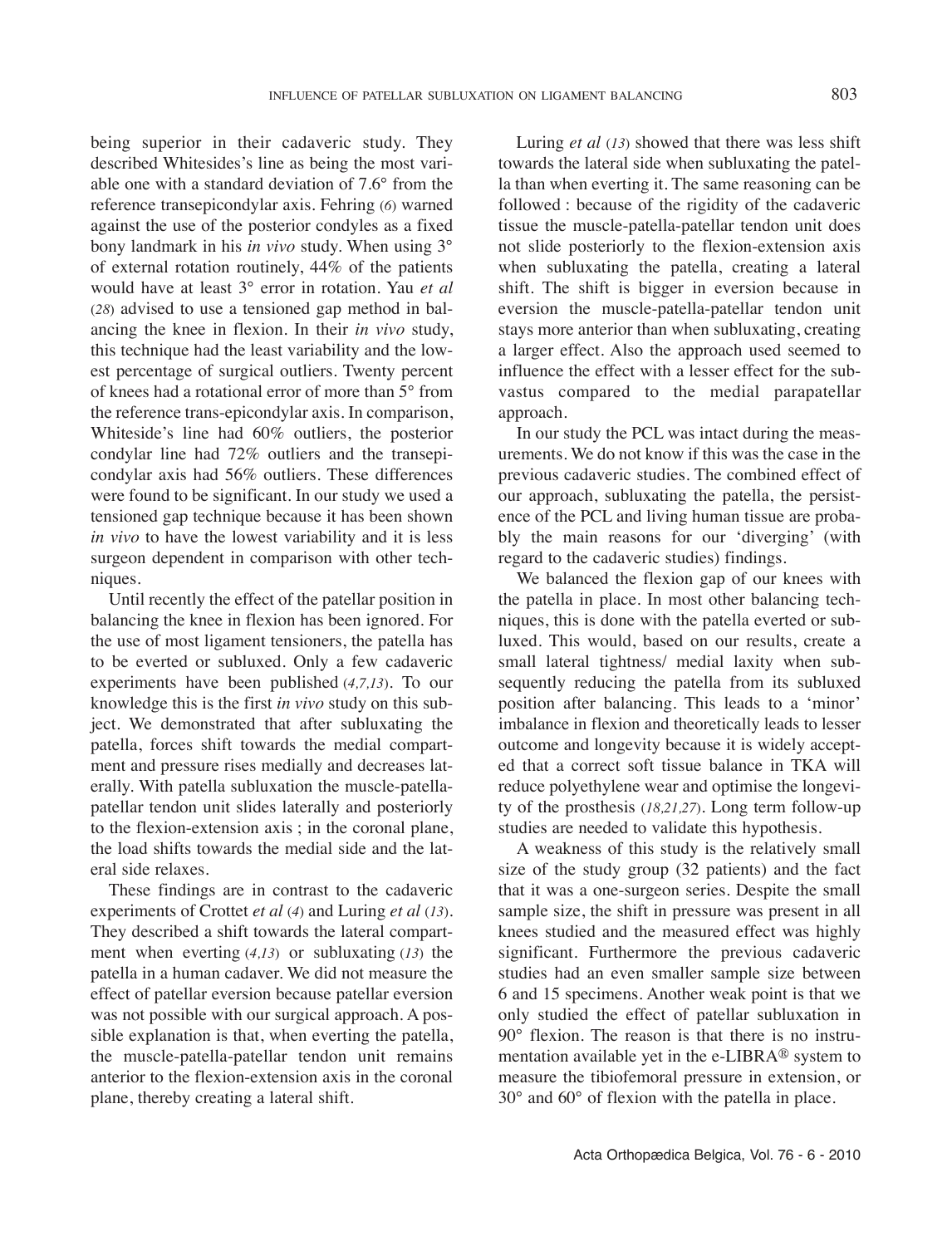## **CONCLUSION**

Patellar position plays an important role in fine tuning the balance of a TKA in flexion. Changing the position of the patella after balancing the knee in flexion significantly changes the mediolateral balance of the TKA. Our findings are in contrast with those of previous cadaveric experiments. In our opinion it is a major advantage to have the patella in its anatomical position while balancing the knee. We suggest that balancing the flexion gap should be done with the patella in its anatomical position to achieve a correct mediolateral balance. In our view it is very important that surgeons are aware of this effect when choosing their surgical technique.

#### **REFERENCES**

- **1. Arima J, Whiteside LA, McCarthy DS, White SE**. Femoral rotational alignment, based on the anteroposterior axis, in total knee arthroplasty in a valgus knee. A technical note. *J Bone Joint Surg* 1995 ; 77-A : 1331-1334.
- **2. Berger RA, Rubash HE, Seel MJ, Thompson WH, Crosset L.** Determining the rotational alignment of the femoral component in total knee arthroplasty using the epicondylar axis. *Clin Orthop Relat Res* 1993 ; 286 : 40- 47.
- **3. Churchill DL, Incavo SJ, Johnson CC, Beynnon BD.** The transepicondylar axis approximates the optimal flexion axis of the knee. *Clin Orthop Relat Res* 1998 ; 356 : 111- 118.
- **4. Crottet D, Kowal J, Sarfert SA** *et al.* Ligament balancing in TKA : Evaluation of a force-sensing device and the influence of patellar eversion and ligament release. *J Biomech* 2007 ; 40 : 1709-1715.
- **5. Dixon MC, Brown RR, Parsch D, Scott RD.** Modular fixed-bearing total knee arthroplasty with retention of the posterior cruciate ligament. A study of patients followed for a minimum of fifteen years. *J Bone Joint Surg* 2005 ; 87-A : 598-603.
- **6. Fehring TK.** Rotational malalignment of the femoral component in total knee arthroplasty. *Clin Orthop Relat Res* 2000 ; 380 : 72-79.
- **7. Gejo R, McGarry MH, Jun B** *et al.* Biomechanical effects of patellar positioning on intraoperative knee joint gap measurement in total knee arthroplasty. *J Clin Biomech* 2010 ; 25 : 352-358.
- **8. Griffin F, Insall J, Scuderi G.** Accuracy of soft tissue balancing in total knee arthroplasty. *J Arthroplasty* 2000 ; 15 : 970-973.
- **9. Hanada H, Whiteside LA, Steiger J, Dyer P, Naito M.** Bone landmarks are more reliable than tensioned gaps in TKA component alignment. *Clin Orthop Relat Res* 2007 ; 462 : 137-142.
- **10. Hsu HP, Garg A, Walker PS, Spector M, Ewald FC.** Effect of knee component alignment on tibial load distribution with clinical correlation. *Clin Orthop Relat Res* 1989 ; 248 : 135-144.
- **11. Laskin RS.** Flexion space configuration in total knee arthroplasty. *J Arthroplasty* 1995 ; 10 : 657-660.
- **12. Longstaff LM, Sloan K, Stamp N, Scaddan M, Beaver R.** Good alignment after total knee arthroplasty leads to faster rehabilitation and better function. *J Arthroplasty* 2009 ; 24 : 570-578.
- **13. Luring C, Hüfner T, Kendoff D** *et al***.** Eversion or subluxation of patella in soft tissue balancing of total knee arthroplasty ? Results of a cadaver experiment. *Knee* 2006 ; 13 : 15-18.
- **14. MihalkoW, Whiteside L, Krackow K**. Comparison of ligament balancing technique during total knee arthroplasty. *J Bone Joint Surg* 2003 ; 85-A (Suppl 4) :132-135.
- **15. Miller CM, Berger RA, Petrella AJ, Karmas A, Rubash HE.** Optimising femoral component rotation in total knee arthroplasty. *Clin Orthop Relat Res* 2001 ; 392 : 38-45.
- **16. Moreland JR.** Mechanisms of failure in total knee arthroplasty. *Clin Orthop Relat Res* 1988 ; 226 : 49-64.
- **17. Parsch D, Kruger M, Moser MT, Geiger F.** Follow-up of 11-16 years after modular fixed-bearing TKA. *Int Orthop* 2009 ; 33 : 431-435.
- **18. Ritter M, Faris P, Keating E, Meding J.** Postoperative alignment of total knee replacement. Its effect on survival. *Clin Orthop Relat Res* 1994 ; 299 : 153-156.
- **19. Robertsson O, Dubar M, Pehrsson T, Knutson K, Lidgren L.** Patient satisfaction after knee arthroplasty : a report on 27.372 knees operated on between 1981 and 1995 in Sweden. *Acta Orthop Scand* 2000 ; 71 : 262-267.
- **20. Sharkey PF, Hozack WJ, Rothman RH, Shastri S, Jacoby SM.** Why are total knee arthroplasties failing today ? *Clin Orthop Relat Res* 2002 ; 404 : 7-13.
- **21. Siston RA, Giori NJ, Goodman SB, Delp SL.** Surgical navigation for total knee arthroplasty : a perspective. *J Biomech* 2007 ; 40 : 728-735.
- **22. Siston RA, Patel JJ, Goodman SB, Delp SL, Giori NJ**. The variability of femoral alignment in total knee arthroplasty. *J Bone Joint Surg* 2005 ; 87-A : 2276-2280.
- **23. Stiehl JB, Cherveny PM.** Femoral rotational alignment using the tibial shaft axis in total knee arthroplasty. *Clin Orthop Relat Res* 1996 ; 331 : 47-55.
- **24. Van Damme G, Defoort K, Ducolombier Y** *et al.* What should the surgeon aim for when performing computerassisted total knee arthroplasty ? *J Bone Joint Surg* 2005 ; 87-A (Suppl 2) : 52-58.
- **25. Wasielewski RC, Galat DG, Komistek RD**. An intraoperative pressure-measuring device used in total knee arthro-